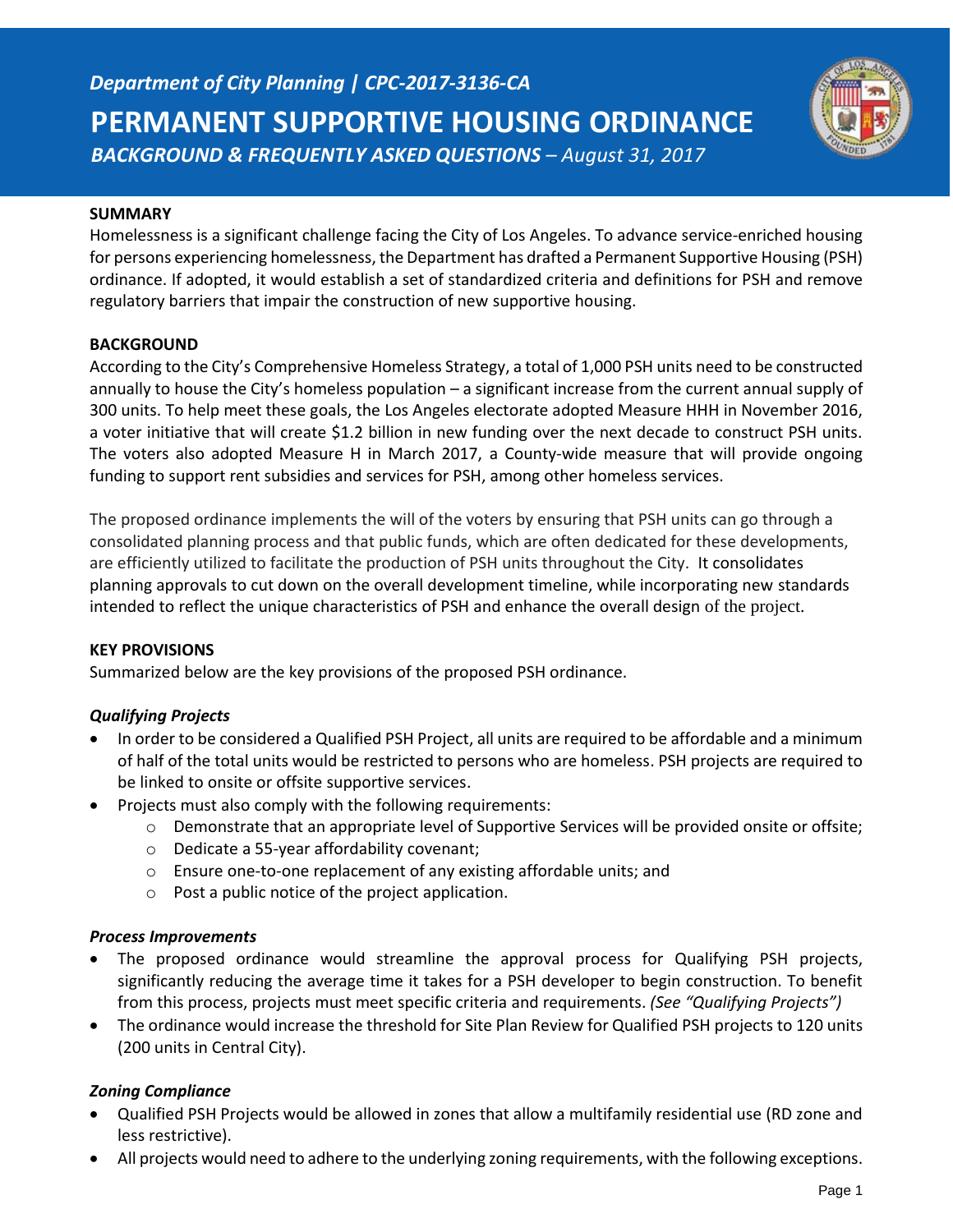

- o Given the smaller size of an average PSH unit, no minimum lot area per dwelling unit would apply in multifamily residential zones (R3 and less restrictive), while a minimum lot area of 500 square feet per unit would apply in the RD1.5 zone.
- o Parking would not be required for any units restricted to the formerly homeless. Additional parking would be required to accommodate on-site supportive services staff.
- o Areas to be used for supportive services and common areas would be excluded from the total allowable floor area (FAR) calculation.
- $\circ$  Conversion or replacement of existing Residential Hotels to PSH would be permitted in any zone, regardless of the use provisions of the underlying zoning.

## *Building Incentives*

- Projects would be eligible to request additional concessions or incentives, which allow for modifications in development standards such as setback and open space requirements.
- The menu of incentives was developed to ensure that PSH projects are not out of scale with surrounding neighborhoods.

### *Performance Standards*

- Projects would be required to be located in a High Quality Transit Area, as identified in the current Regional Transportation Plan (RTP/SCS).
- To ensure quality design, PSH projects would be required to adhere to a set of design standards such as façade transparency, building articulation, and street orientation requirements.
- Additional standards pertaining to unit amenities, on-site Supportive Service areas, and environmental mitigation are also included in the draft ordinance.

#### *Public Facilities (PF) Zone*

 To further the City's strategy of utilizing City-owned land located in a PF zone for PSH, the ordinance would facilitate the development of joint public-private PSH projects that are compatible with the surrounding zoning.

#### **FREQUENTLY ASKED QUESTIONS**

#### *What is permanent supportive housing?*

PSH is a type of housing for the formerly or chronically homeless which incorporates supportive services such as mental health treatment, addiction therapy and vocational training. Integrating services with affordable housing provides formerly homeless individuals and families the ongoing help they need to remain housed and able to live independently. Like other affordable housing, PSH is designed to look like existing housing in the surrounding neighborhood. PSH primarily consists of apartments with a high percentage of single units in buildings with space for onsite case managers.

#### *What is the current need for PSH?*

According to a January 2017 report from the Los Angeles Homeless Services Authority (LAHSA), there are approximately 34,189 people experiencing homelessness in the City of Los Angeles, a number which grew by 20% since last year and has been increasing steadily. The vast majority of these individuals, approximately 25,237 (74%), have no access to homes. A significant number of homeless persons often experience multiple health issues, trauma, mental illness, and disability. Almost a quarter have substance abuse issues needing treatment while over a third have experienced domestic violence.